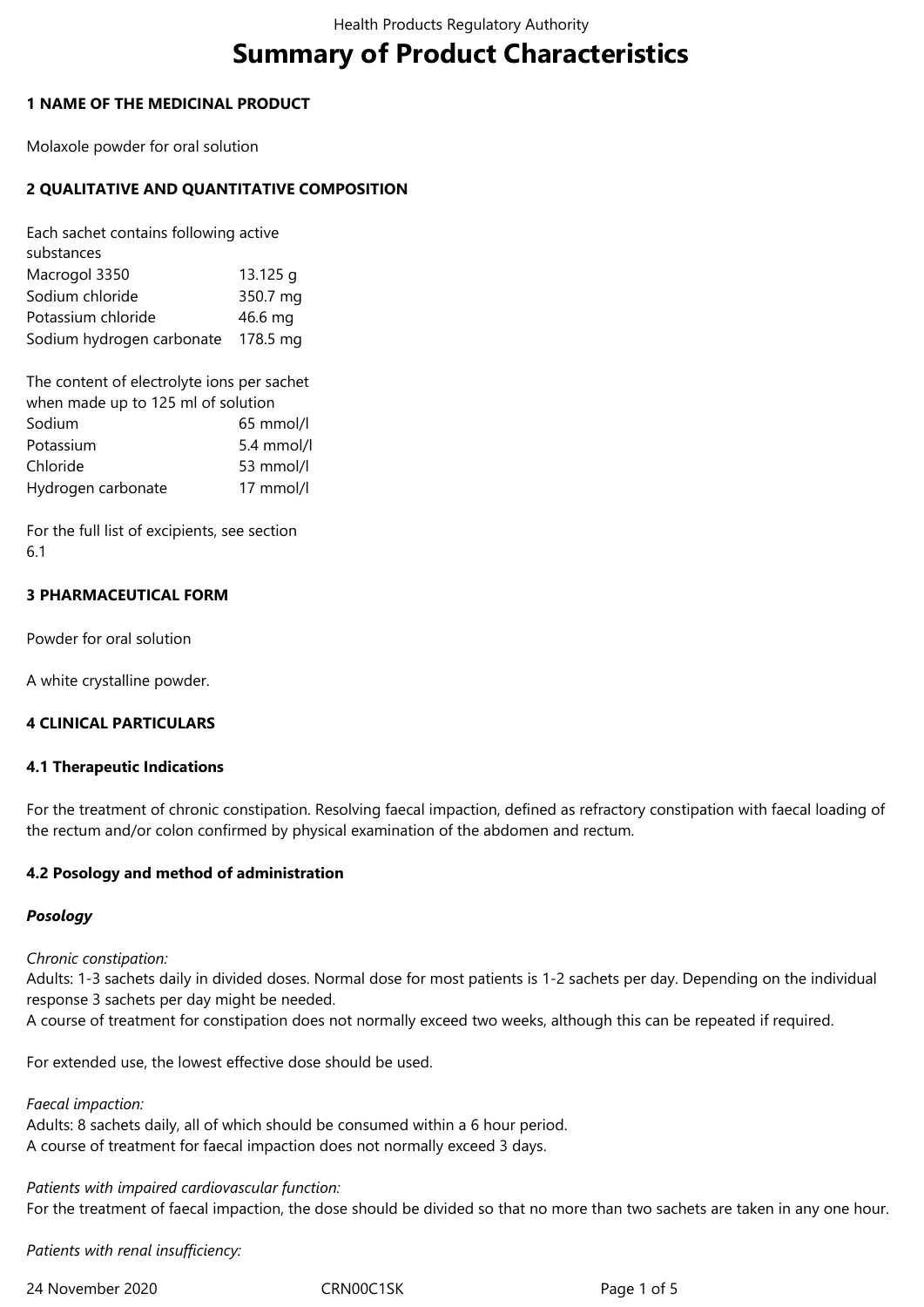No dosage change is necessary for treatment of either constipation or faecal impaction.

#### Paediatric population:

Not recommended for children below 12 years old.

## **Method of administration**

#### Administration:

Each sachet should be dissolved in 125 ml water. For use in faecal impaction 8 sachets may be dissolved in 1 litre of water.

## **4.3 Contraindications**

Intestinal perforation or obstruction due to structural or functional disorder of the gut wall, ileus, severe inflammatory conditions of the intestinal tracts, such as Crohn´s disease and ulcerative colitis and toxic megacolon.

Hypersensitivity to the active substances or to any of the excipients listed in section 6.1.

## **4.4 Special warnings and precautions for use**

The fluid content of Molaxole, when reconstituted with water, cannot substitute normal fluid intake, and a suitable level of fluid intake should therefore be maintained.

Diagnosis of impaction/faecal loading of the rectum should be confirmed by physical or radiological examination of the abdomen and rectum.

The cause of constipation should be investigated if daily use of laxatives is necessary. Patients using this preparation should seek medical advice if there is no improvement after two weeks.

Long term use can be necessary in serious chronical or refractory constipation due to i.e multiple sclerosis (MS) or Parkinsons disease, or constipation induced by drugs, especially opioides or antimuscarine products.

In case of diarrhoea, caution should be exercised, particularly in patients who are at higher risk for water-electrolyte balance disorders (e.g. the elderly, patients with impaired hepatic or renal function, or patients taking diuretics) and electrolyte control should be considered.

If patients develop any symptoms indicating shifts of fluid/electrolytes (e.g. oedema, shortness of breath, increasing fatigue, dehydration, cardiac failure) Molaxole should be stopped immediately and electrolytes measured, and any abnormality should be treated appropriately.

There is no clinical data on the use of Molaxole in children, therefore it is not recommended.

The absorption of other medicinal products could transiently be reduced due to an increase in gastro-intestinal transit rate induced by Molaxole (see section 4.5).

This medicinal product contains 187 mg sodium in each sachet equivalent to 9.5 % of the WHO maximum recommended daily intake of 2 g sodium for an adult.

## *Paediatric population*

Not recommended for children below 12 years old.

## **4.5 Interaction with other medicinal products and other forms of interactions**

There is a possibility that the intestinal absorption of other medicinal products could be transiently reduced during use with Molaxole (see section 4.4). There have been isolated reports of decreased efficacy with some concomitantly administered medicinal products, e.g. anti-epileptics.

## **4.6 Fertility, pregnancy and lactation**

24 November 2020 CRN00C1SK Page 2 of 5 *Pregnancy*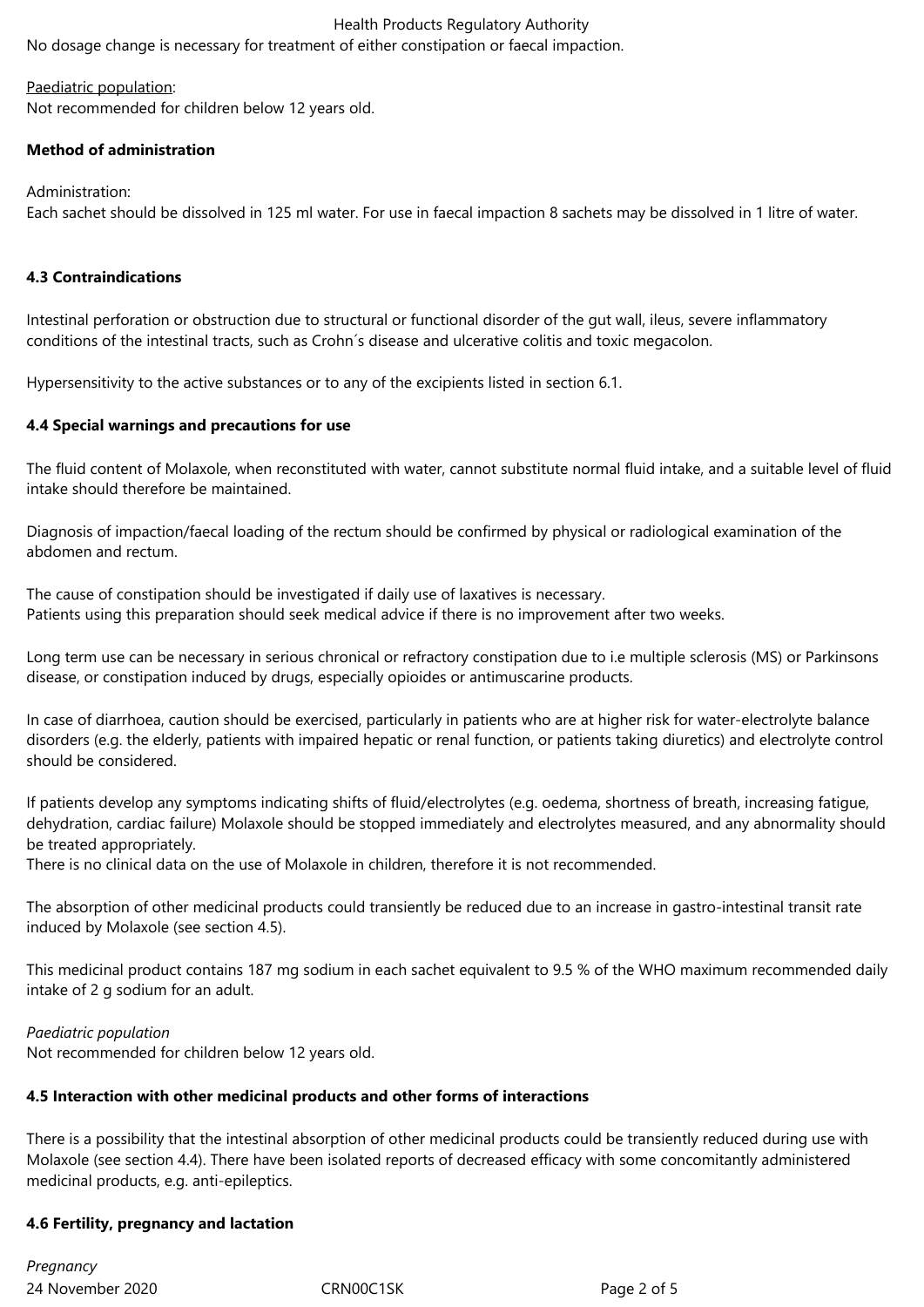There is limited data on the use of macrogol 3350 in pregnant women. Studies in animals have shown indirect reproduction toxicity (see section 5.3). No effects during pregnancy are anticipated, since systemic exposure to macrogol 3350 is negligible. Moxalole can be used during pregnancy.

## *Breast-feeding*

No effects on a breast-feeding child are anticipated since the systemic exposure of the breast-feeding woman to macrogol 3350 is negligible. Moxalole can be used when breast-feeding.

## *Fertility*

There are no clinical data on the effect of Molaxole on fertility. A non-clinical study indicates that there is no effect of macrogol 3350 on the fertility of rats (see section 5.3).

## **4.7 Effects on ability to drive and use machines**

Molaxole has no effect on the ability to drive and use machines.

## **4.8 Undesirable effects**

The most common undesirable effects are gastrointestinal effects. These reactions may occur as a consequence of expansion of the contents of the gastrointestinal tract, and an increase in motility due to the pharmacologic effects of Molaxole. Mild diarrhoea usually responds to dose reduction.

Adverse events are listed below by system organ class and frequency. Frequencies are defined as: Very common ( $\geq 1/10$ ); Common (≥1/100 to <1/10); Uncommon (≥1/1,000 to <1/100); Rare (≥1/10,000 to <1/1,000); Very rare (<1/10,000), not known (cannot be estimated from the available data).

| <b>System Organ Class</b>                            | <b>Frequency</b> | <b>Adverse Event</b>                                                                                 |
|------------------------------------------------------|------------------|------------------------------------------------------------------------------------------------------|
| Immune system disorders                              | Common           | Pruritus                                                                                             |
|                                                      | Uncommon         | Rash                                                                                                 |
|                                                      | Very rare        | Allergic reactions, including anaphylaxis, angioedema,<br>dyspnoea, erythema, urticaria and rhinitis |
| Metabolism and nutrition disorders                   | Very rare        | Electrolyte disturbances, particularly hyperkalaemia and<br>hypokalaemia.                            |
|                                                      | Not known        | Dehydration, electrolyte disturbances (hyponatraemia)                                                |
| Nervous system disorders                             | Common           | Headache                                                                                             |
| Gastrointestinal disorders                           | Very common      | Stomach ache and cramp, diarrhoea, vomiting, nausea,<br>borborygmi, flatulence                       |
|                                                      | Uncommon         | Dyspepsia, abdominal distension                                                                      |
|                                                      | Very rare        | Anal discomfort                                                                                      |
| General disorders and administration site conditions | Common           | Peripheral oedema                                                                                    |

## **Reporting of suspected adverse reactions**

Reporting suspected adverse reactions after authorisation of the medicinal product is important. It allows continued monitoring of the benefit/risk balance of the medicinal product. Healthcare professionals are asked to report any suspected adverse reactions via HPRA Pharmacovigilance, Website: www.hpra.ie.

## **4.9 Overdose**

Severe pain or distension can be treated by nasogastric aspiration. Extensive fluid loss by diarrhoea or vomiting may require correction of electrolyte disturbances.

## **5 PHARMACOLOGICAL PROPERTIES**

## **5.1 Pharmacodynamic properties**

Pharmacotherapeutic group: Drugs for constipation, Osmotically acting laxatives. ATC-code: A06A D65

24 November 2020 CRN00C1SK Page 3 of 5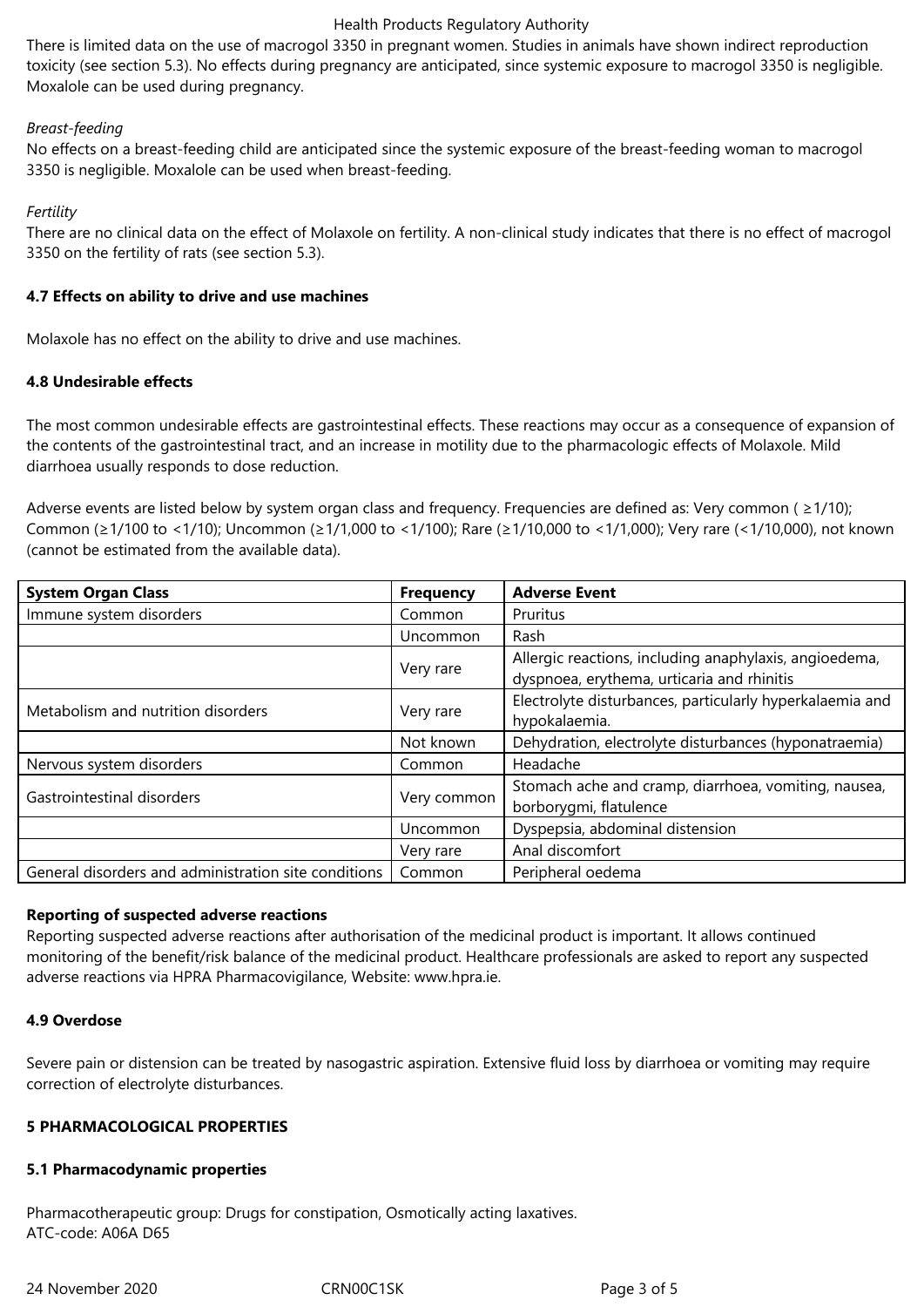Macrogol 3350 acts by virtue of its osmotic action in the gut, which induces a laxative effect. Macrogol 3350 increases the stool volume which triggers colon motility via neuromuscular pathways. The physiological consequences are an improved propulsive colonic transportation of the softened stools and a facilitation of the defecation. Electrolytes combined with macrogol 3350 are exchanged across the intestinal barrier (mucosa) with serum electrolytes and excreted in faecal water without net gain or loss of sodium, potassium or water.

For the indication of faecal impaction controlled comparative studies have not been performed with other treatments (e.g. enemas). In a non-comparative study in 27 adult patients, macrogol, sodium chloride, potassium chloride and sodium hydrogen carbonate cleared the faecal impaction in 12/27 (44%) after 1 days´ treatment; 23/27 (85%) after 2 days´ treatment and 24/27 (89%) at the end of 3 days.

Clinical studies in the use of macrogol, sodium chloride, potassium chloride and sodium hydrogen carbonate in chronic constipation have shown that the dose needed to produce normal formed stools tends to reduce over time. Many patients respond to between 1 and 2 sachets a day, but this dose should be adjusted depending on individual response.

## **5.2 Pharmacokinetic properties**

Macrogol is unchanged along the gut. It is virtually unabsorbed from the gastro-intestinal tract and has no known pharmacological activity. Any macrogol 3350 that is absorbed is excreted via the urine.

## **5.3 Preclinical safety data**

Preclinical studies provide evidence that macrogol 3350 has no significant systemic toxic effect. This has been determined based on conventional studies of pharmacology, repeated dose toxicity, genotoxicity and toxicity to reproduction and development (in rats).

No direct embryotoxic or teratogenic effects were seen in rats even at levels that were toxic to the mother, which were 66 times higher than the maximum human recommended dose for chronic constipation and 25 times higher than that for faecaloma. Indirect embryofoetal effects including reduction in foetal and placental weight, reduced foetal survival, increased hyperflexion in extremities and paws as well as miscarriage were observed in rabbits at doses toxic to the mother, equivalent to 3.3 times the maximum recommended human dose for the treatment of chronic constipation, and 1.3 times the maximum recommended dose for faecaloma. Rabbits are exceptionally sensitive to the effect of substances that act on the gastrointestinal tract, and the studies were performed under exaggerated conditions with the administration of high doses which are not clinically relevant. The findings may be a consequence of an indirect effect of macrogol 3350 combined with the mother being in poor general condition, caused by an exaggerated pharmacodynamic response in the rabbit. There were no signs of teratogenic effects.

Long-term studies on the toxicity and carcinogenicity of use of macrogol 3350 have been performed in animals. Results from these and other toxicity studies, in which high doses of orally-administered macrogols were used with high molecular weight, support the safety of the product at the recommended therapeutic doses.

## **6 PHARMACEUTICAL PARTICULARS**

## **6.1 List of excipients**

Acesulfam potassium (E950), lemon flavour

# **6.2 Incompatibilities**

Not applicable

# **6.3 Shelf life**

3 years

Store the reconstituted solution in refrigerator (2ºC-8ºC ) and discard any solution not used within 6 hours.

# **6.4 Special precautions for storage**

24 November 2020 CRN00C1SK Page 4 of 5